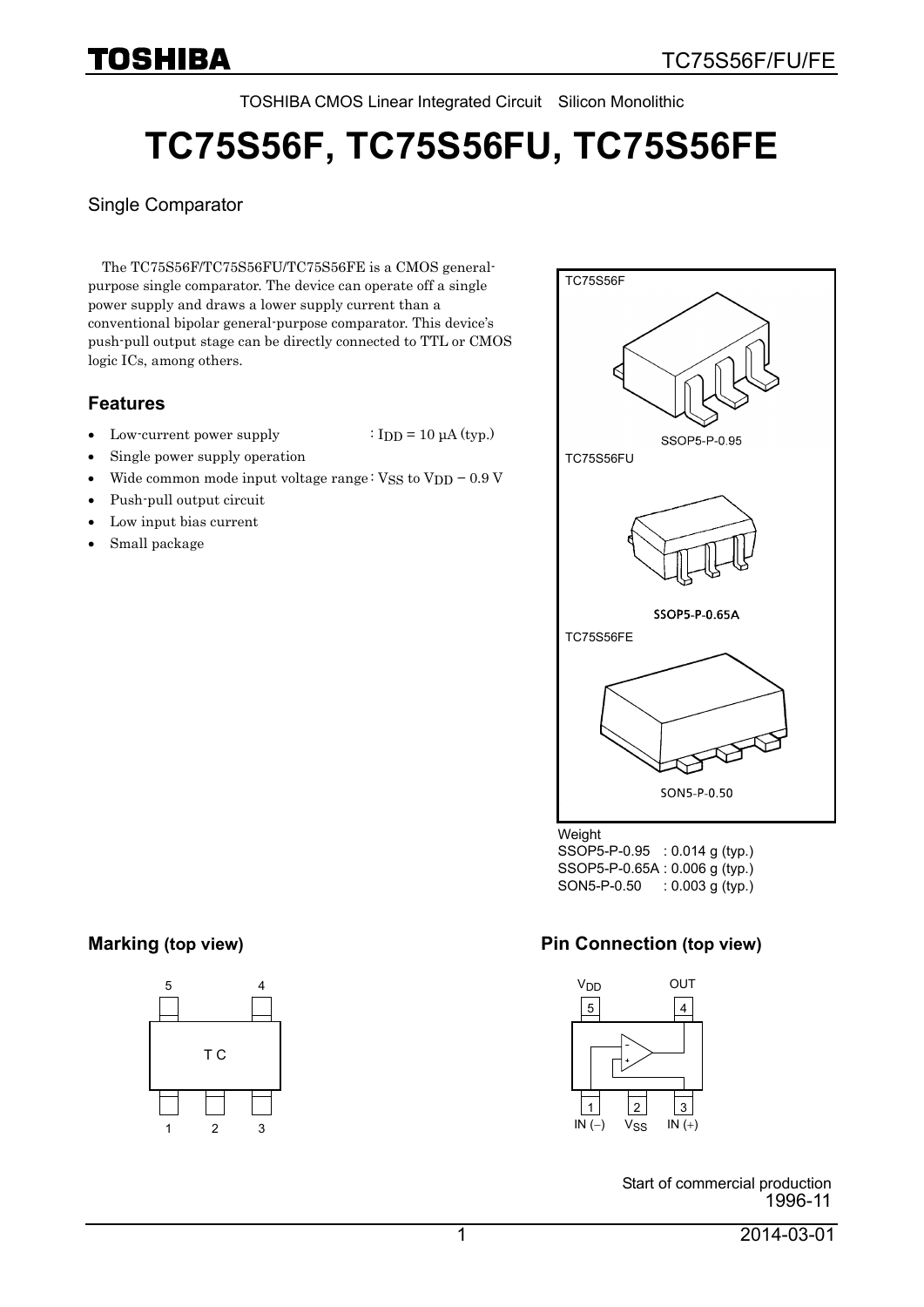### **Absolute Maximum Ratings (Ta** = **25°C)**

| Characteristics            |                    | Symbol                            | Rating               | Unit |  |
|----------------------------|--------------------|-----------------------------------|----------------------|------|--|
| Supply voltage             |                    | V <sub>DD</sub> , V <sub>SS</sub> | $+3.5$ or $7$        | v    |  |
| Differential input voltage |                    | <b>DV<sub>IN</sub></b>            | $+7$                 | V    |  |
| Input voltage              |                    | <b>V<sub>IN</sub></b>             | $V_{SS}$ to $V_{DD}$ | v    |  |
| <b>Output Current</b>      |                    | <b>I</b> OUT                      | $+35$                | mA   |  |
| Power dissipation          | <b>TC75S56F/FU</b> | $P_D$                             | 200                  | mW   |  |
|                            | <b>TC75S56FE</b>   |                                   | 100                  |      |  |
| Operating temperature      |                    | $T_{\text{opr}}$                  | $-40$ to 85          | °C   |  |
| Storage temperature        |                    | T <sub>sta</sub>                  | $-55$ to 125         | °C   |  |

Note: Using continuously under heavy loads (e.g. the application of high temperature/current/voltage and the significant change in temperature, etc.) may cause this product to decrease in the reliability significantly even if the operating conditions (i.e. operating temperature/current/voltage, etc.) are within the absolute maximum ratings and the operating ranges.

Please design the appropriate reliability upon reviewing the Toshiba Semiconductor Reliability Handbook ("Handling Precautions"/"Derating Concept and Methods") and individual reliability data (i.e. reliability test report and estimated failure rate, etc).

- Note: This device's CMOS structure makes it prone to latch-up. To prevent latch-up, please take the following precautions:
	- Ensure that no I/O pin's voltage level ever exceeds  $V_{DD}$  or drops below  $V_{SS}$ . In addition, check the power-on timing.
	- Do not subject the device to excessive noise.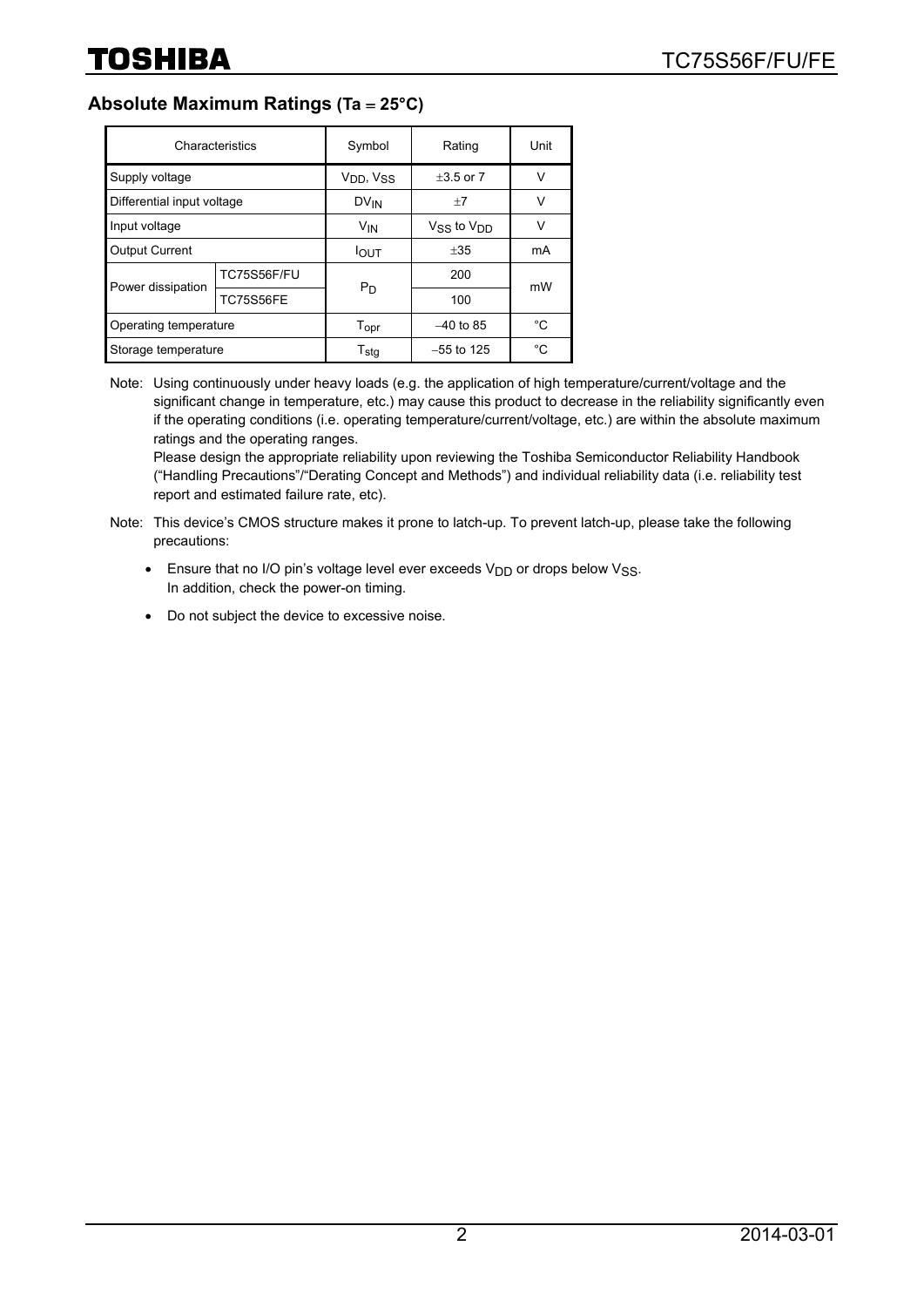### Electrical Characteristics (unless otherwise specified,  $V_{DD} = 5$  V,  $V_{SS} = GND$ , Ta = 25°C)

| Characteristics                   | Symbol                | Test<br>Circuit               | <b>Test Condition</b>                | Min                      | Typ.         | Max                      | Unit   |
|-----------------------------------|-----------------------|-------------------------------|--------------------------------------|--------------------------|--------------|--------------------------|--------|
| Input offset voltage              | V <sub>IO</sub>       |                               |                                      | $\overline{\phantom{0}}$ | ±1           | ±7                       | mV     |
| Input offset current              | <sup>I</sup> IO       |                               |                                      | $\overline{\phantom{0}}$ | $\mathbf{1}$ | $\overline{\phantom{0}}$ | рA     |
| Input bias current                | IJ.                   | __                            |                                      |                          | $\mathbf{1}$ | $\overline{\phantom{0}}$ | рA     |
| Common mode input voltage         | CMV <sub>IN</sub>     |                               |                                      | $\Omega$                 |              | 4.1                      | V      |
| Supply current                    | $I_{DD}$ (Note)       | $\overbrace{\phantom{aaaaa}}$ |                                      |                          | 11           | 22                       | μA     |
| Voltage gain                      | G <sub>V</sub>        |                               |                                      | —                        | 94           | $\overline{\phantom{0}}$ | dB     |
| Sink current                      | I <sub>sink</sub>     | $\overbrace{\phantom{aaaaa}}$ | $V_{OL} = 0.5 V$                     | 13                       | 25           |                          | mA     |
| Source current                    | <b>Isource</b>        | $\overbrace{\phantom{aaaaa}}$ | $V_{OH} = 4.5 V$                     | 9                        | 21           | $\overline{\phantom{0}}$ | mA     |
| Output voltage                    | VOL                   |                               | $I_{\text{sink}} = 5.0$ mA           |                          | 0.1          | 0.3                      | $\vee$ |
|                                   | <b>V<sub>OH</sub></b> | $\overbrace{\phantom{aaaaa}}$ | $I_{\text{source}} = 5.0 \text{ mA}$ | 4.7                      | 4.9          | $\overline{\phantom{0}}$ |        |
| Operating supply voltage          | V <sub>DD</sub>       |                               |                                      | 1.8                      |              | 7.0                      | V      |
| Propagation delay time (turn on)  | tpLH(1)               |                               | Over drive $= 100$ mV                |                          | 680          |                          | ns     |
|                                   | tpLH(2)               | $\overbrace{\phantom{aaaaa}}$ | TTL step input                       |                          | 500          |                          |        |
| Propagation delay time (turn off) | tpHL(1)               |                               | Over drive $= 100$ mV                |                          | 250          |                          |        |
|                                   | tpHL(2)               | $\hspace{0.05cm}$             | TTL step input                       |                          | 380          |                          | ns     |
| Response time                     | t <sub>TLH</sub>      |                               | Over drive $= 100$ mV                |                          | 60           |                          | ns     |
|                                   | t <sub>THL</sub>      |                               | Over drive $= 100$ mV                |                          | 8            |                          |        |

#### Electrical Characteristics (unless otherwise specified,  $V_{DD} = 3$  V,  $V_{SS} = GND$ , Ta = 25°C)

| Characteristics                   | Symbol                  | Test<br>Circuit | <b>Test Condition</b>                | Min  | Typ. | Max  | Unit |
|-----------------------------------|-------------------------|-----------------|--------------------------------------|------|------|------|------|
| Input offset voltage              | V <sub>IO</sub>         |                 |                                      |      | ±1   | ±7   | mV   |
| Input offset current              | <sup>I</sup> IO         |                 |                                      |      | 1    |      | pA   |
| Input bias current                | ħ                       |                 |                                      |      | 1    |      | pA   |
| Common mode input voltage         | <b>CMV<sub>IN</sub></b> |                 |                                      | 0    |      | 2.1  | V    |
| Supply current                    | $I_{DD}$ (Note)         | —               |                                      |      | 10   | 20   | μA   |
| Sink current                      | I <sub>sink</sub>       |                 | $V_{OL} = 0.5 V$                     | 6    | 18   |      | mA   |
| Source current                    | <sup>I</sup> source     |                 | $V_{OH} = 2.5 V$                     | 3    | 15   |      | mA   |
|                                   | VOL                     |                 | $I_{\text{sink}} = 5.0 \text{ mA}$   | —    | 0.15 | 0.35 | v    |
| Output voltage                    | V <sub>OH</sub>         |                 | $I_{\text{source}} = 5.0 \text{ mA}$ | 2.65 | 2.85 |      |      |
| Propagation delay time (turn on)  | t <sub>PLH</sub>        |                 | Over drive $= 100$ mV                |      | 550  |      | ns   |
| Propagation delay time (turn off) | <b>t</b> <sub>PHL</sub> |                 | Over drive $= 100$ mV                |      | 250  |      | ns   |
| Response time                     | t <sub>TLH</sub>        |                 | Over drive $= 100$ mV                |      | 30   |      | ns   |
|                                   | t <sub>THL</sub>        |                 | Over drive $= 100$ mV                |      | 8    |      |      |

Note: This device's current consumption increases as its operating frequency increases. Note that the power dissipation should not exceed the allowable power dissipation.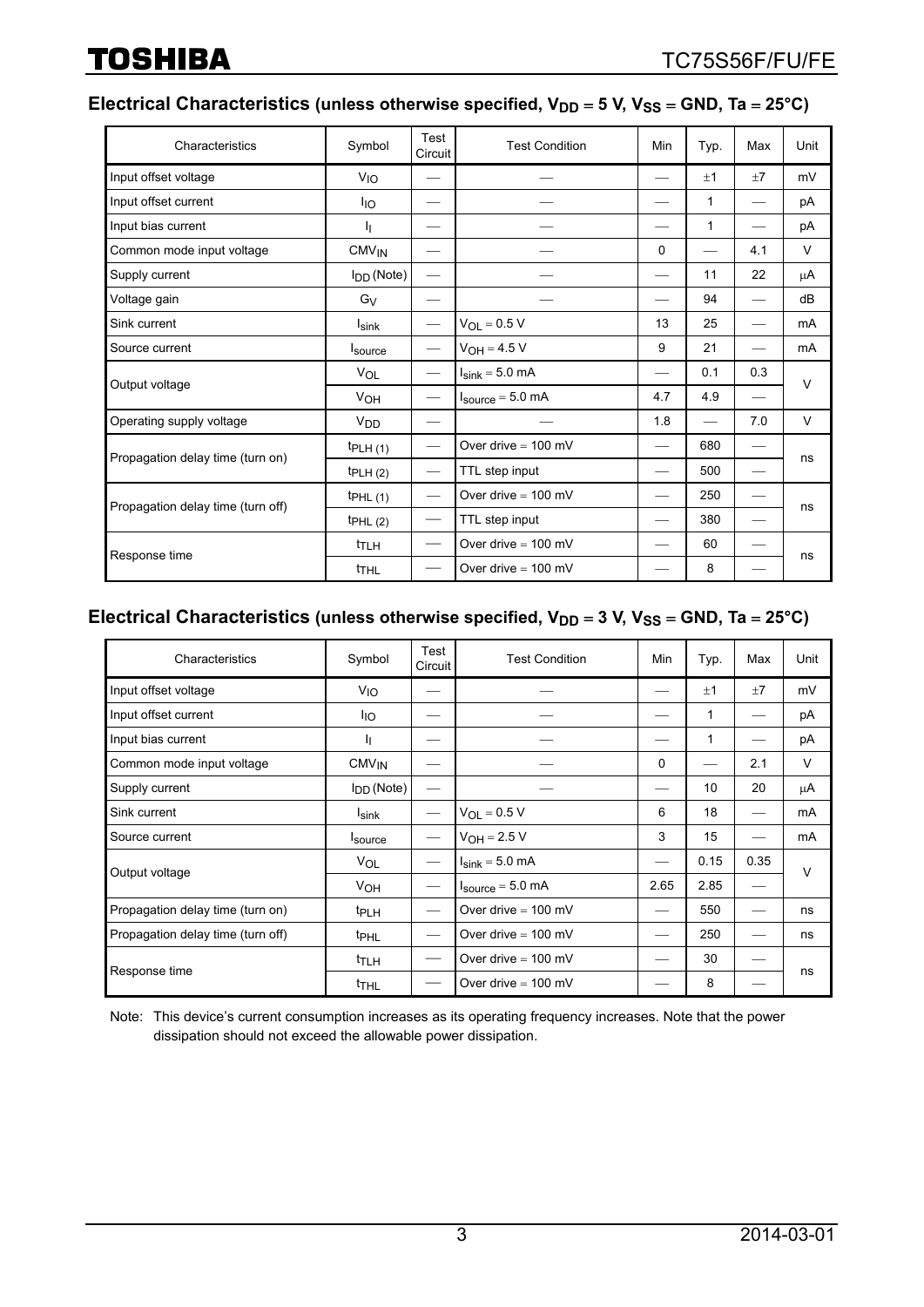

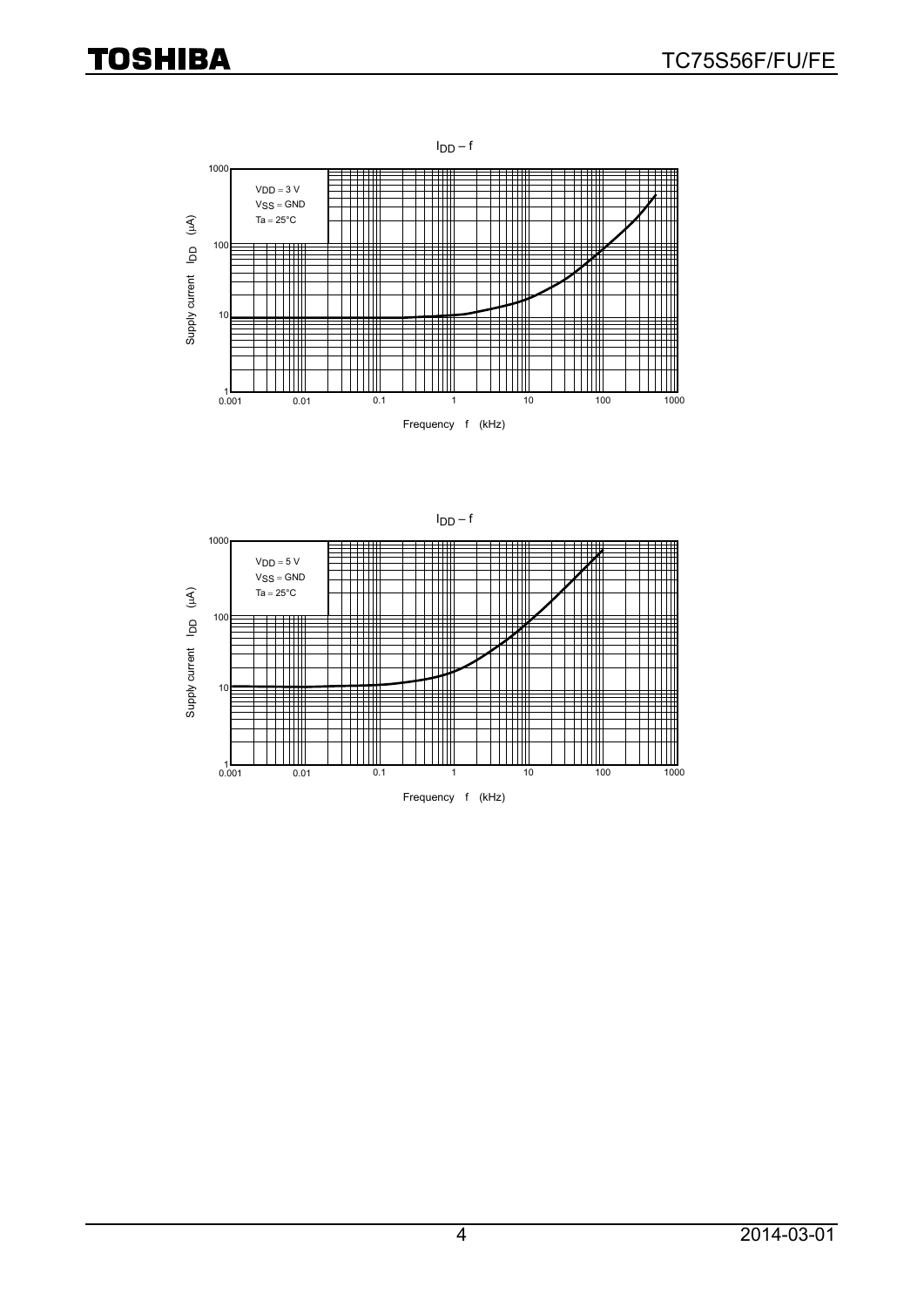







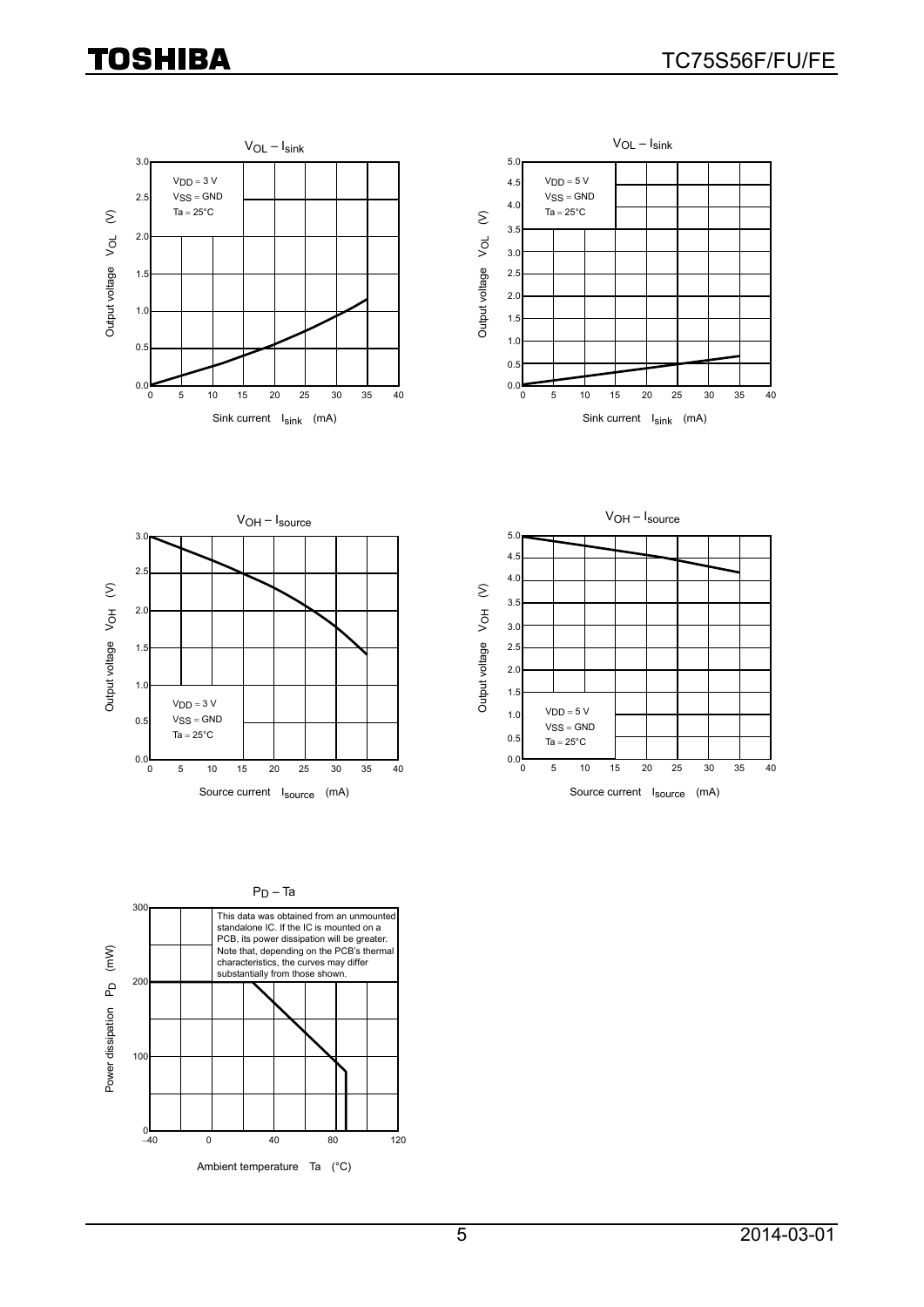### **Package Dimensions**

SSOP5-P-0.95

Unit: mm





Weight: 0.014 g (typ.)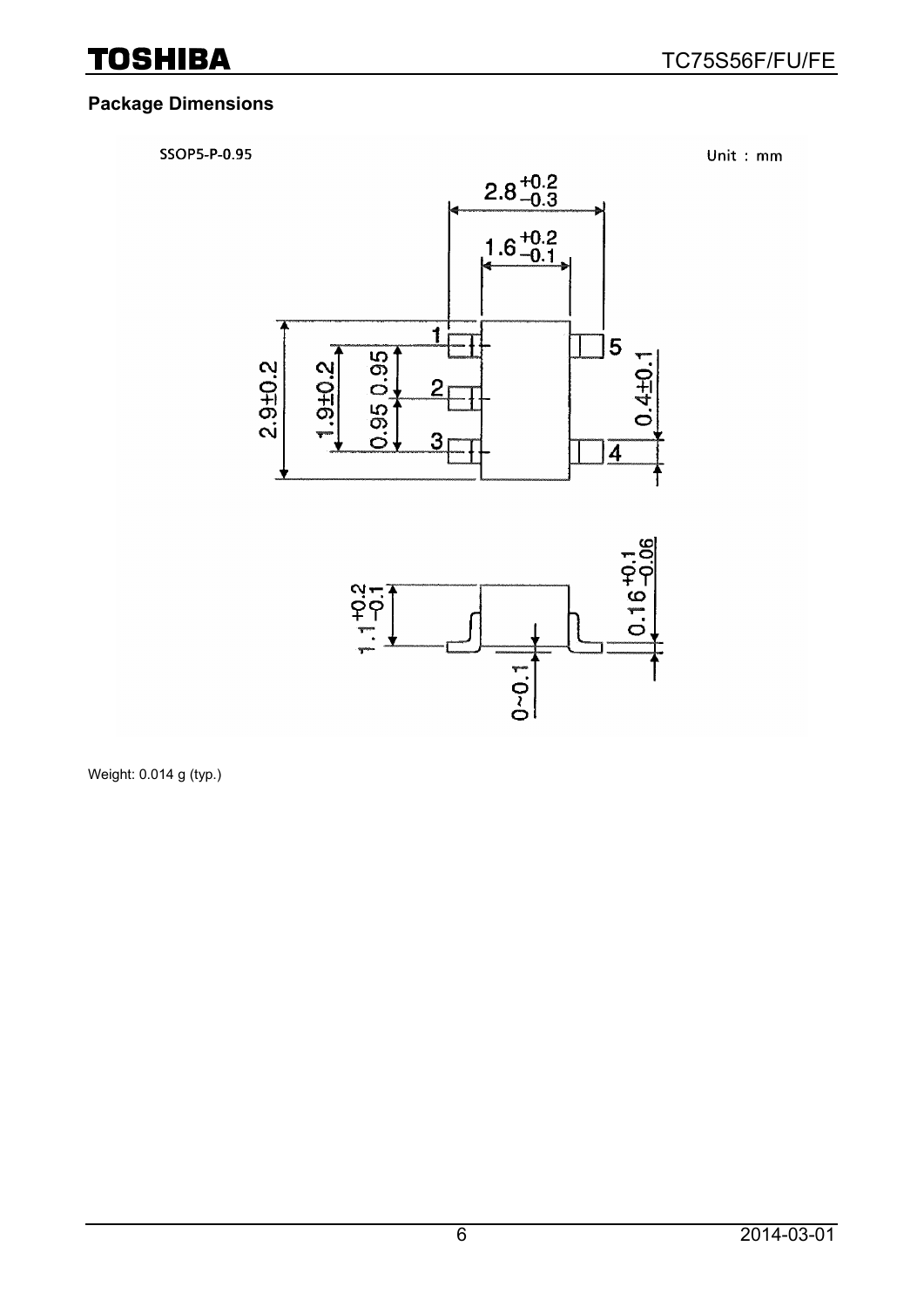### **Package Dimensions**





Weight: 0.006 g (typ.)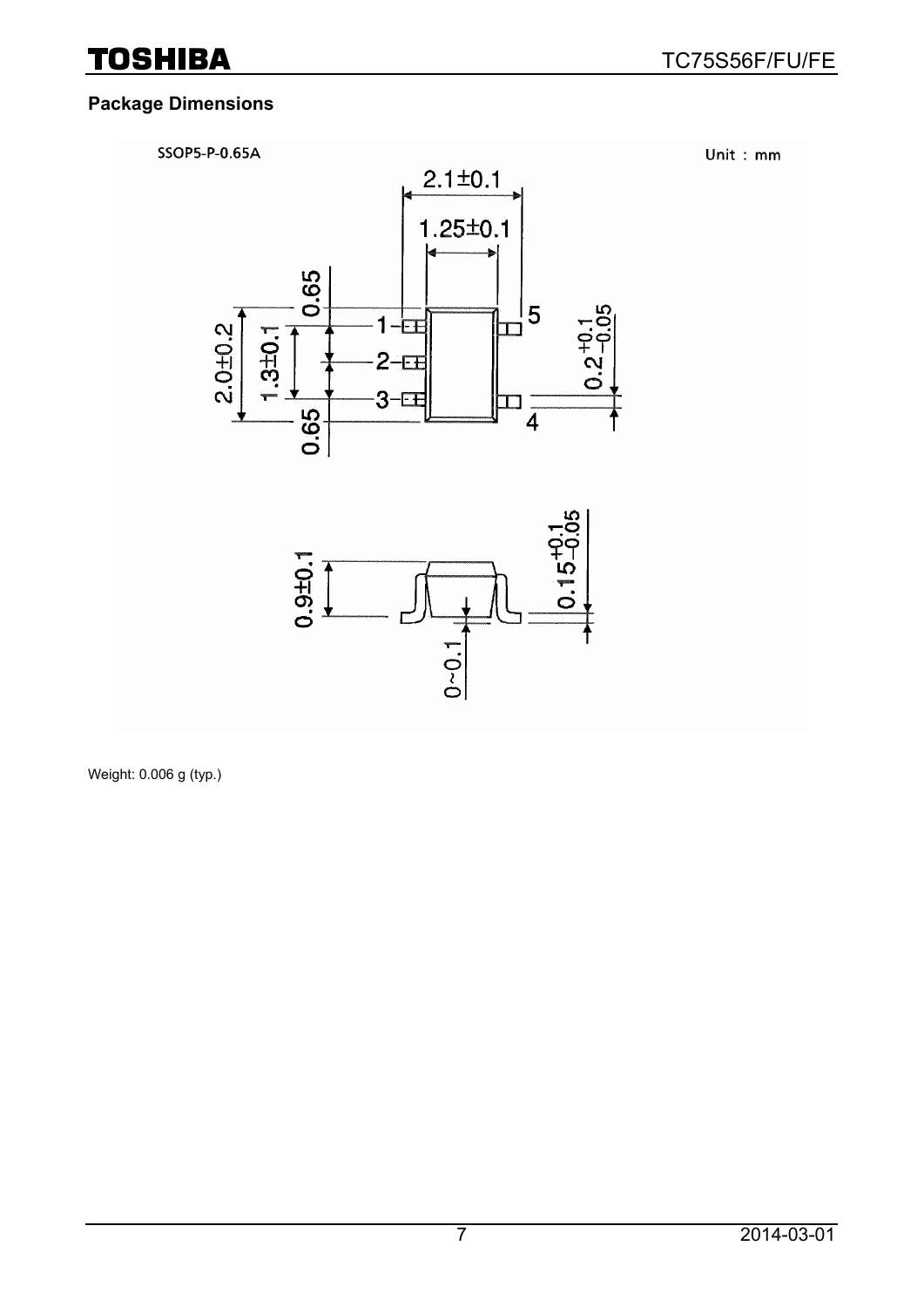### **Package Dimensions**

SON5-P-0.50

Unit: mm



Weight: 0.003 g (typ.)